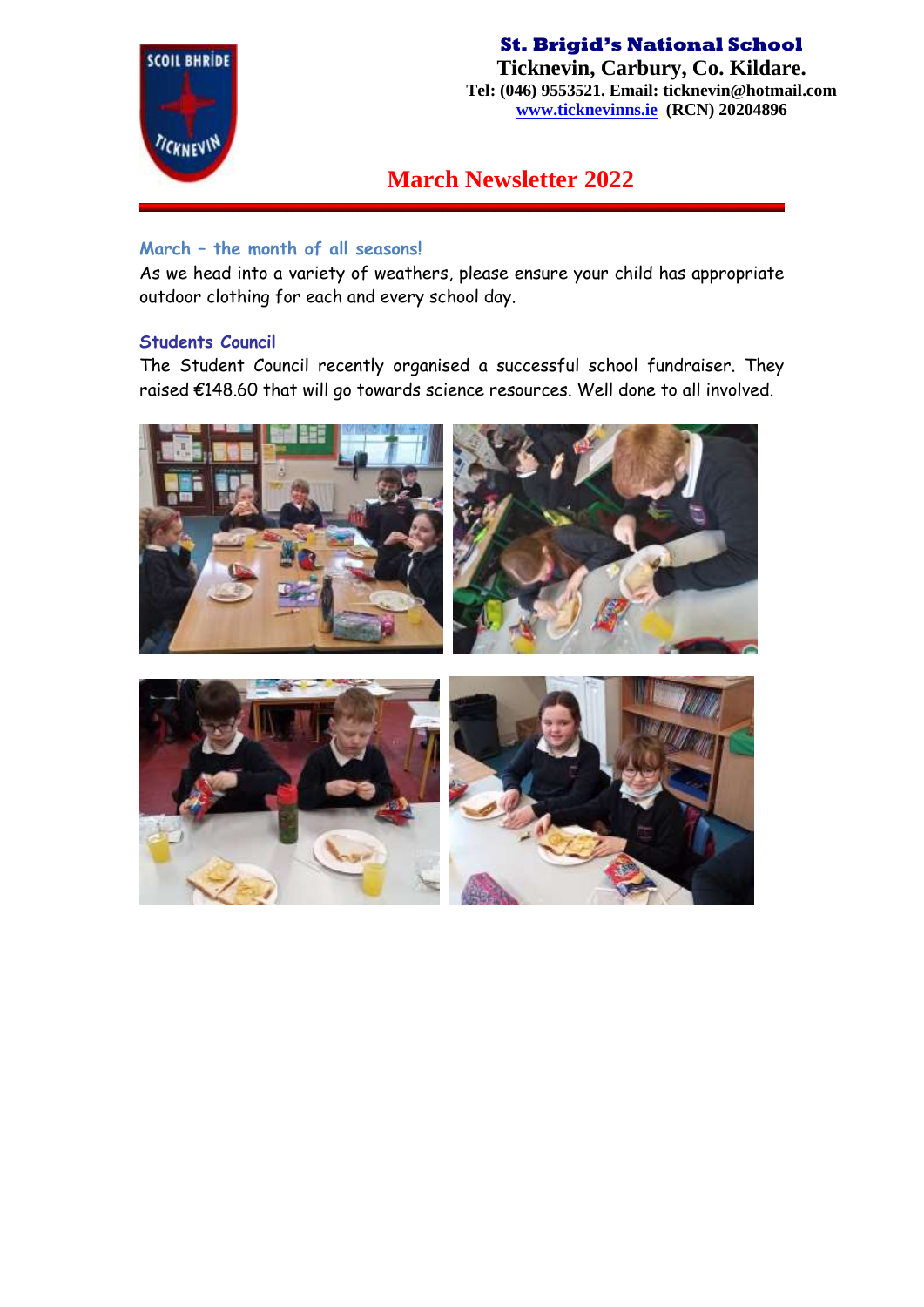

## **St. Brigid's National School Ticknevin, Carbury, Co. Kildare.**

**Tel: (046) 9553521. Email: ticknevin@hotmail.com [www.ticknevinns.ie](http://www.ticknevinns.ie/) (RCN) 20204896**

**March Newsletter 2022**

#### **Pancake Tuesday**

We were delighted to celebrate Pancake Tuesday together again this year. A big thank you to Mr. McGreal and Bernie for making everyone delicious pancakes on Shrove Tuesday.



#### **Spring Clothes Collection**

A clothes collection was organised for Wednesday,  $9<sup>th</sup>$  March. The school successfully collected 735kg of reusable clothes and €221.00 was raised for school funds.

#### **Engineers Week 2022**

Engineers Week takes place from  $7<sup>th</sup>$ -11<sup>th</sup> March. Pupils are getting the opportunity to take part in various hands on tasks. Please keep an eye on our website for pictures [www.ticknevinns.ie](http://www.ticknevinns.ie/)

### **Engineering Competition**

We are very excited to announce our Engineering competition to promote Engineering and critical thinking among our pupils. Children are asked to design and construct a boat, using any materials, which they choose, at home. The children may work in groups or individually and can receive help from parents.

Children are encouraged to think creatively about their design and have until **Thursday, 31st March** to complete this project. There will be a prize for the most impressive effort. We look forward to seeing our young Engineers develop their scientific, mathematical, and engineering skills through our school competition. Best of Luck!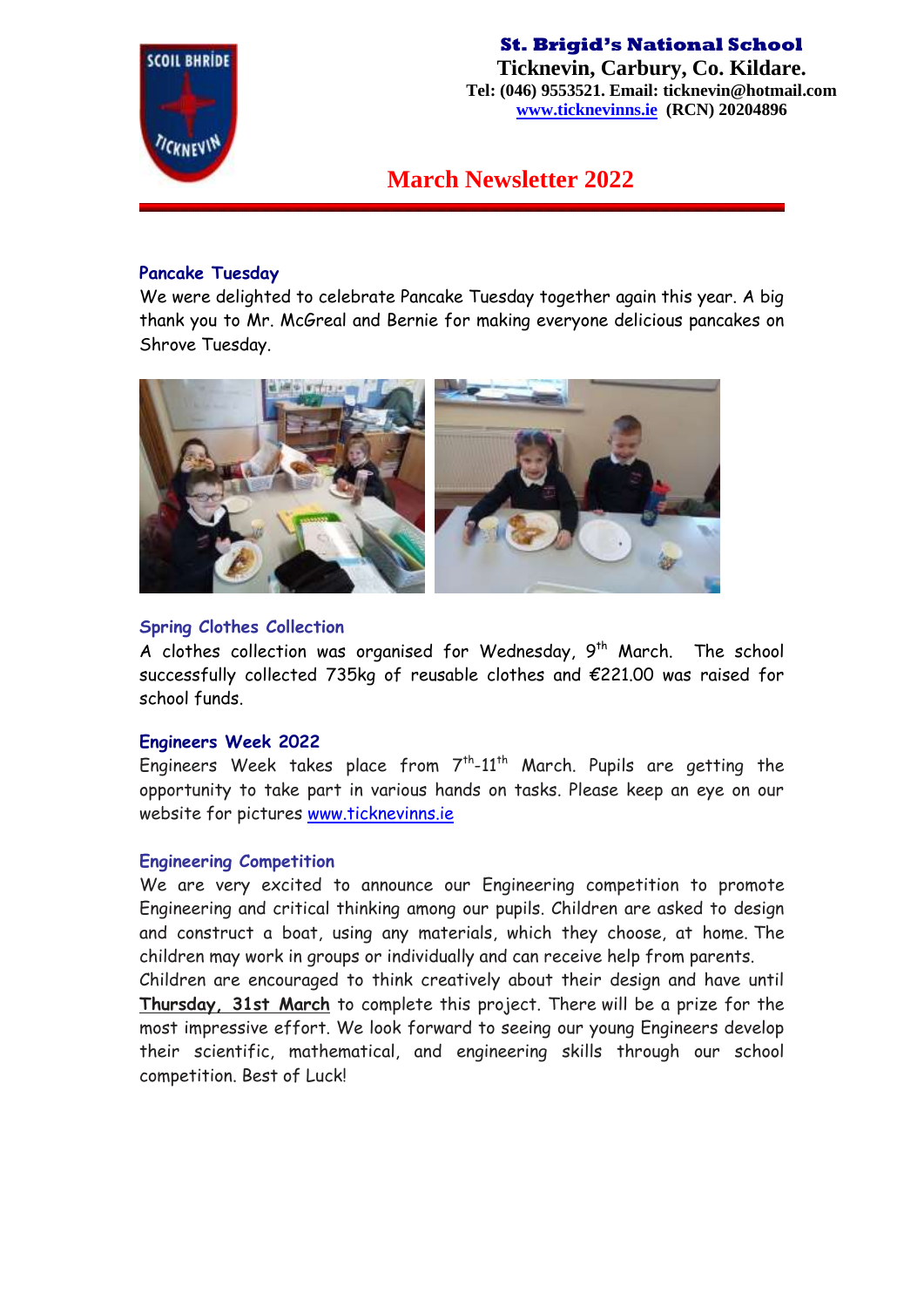

**Ticknevin, Carbury, Co. Kildare. Tel: (046) 9553521. Email: ticknevin@hotmail.com [www.ticknevinns.ie](http://www.ticknevinns.ie/) (RCN) 20204896**

## **March Newsletter 2022**

#### **Confirmation 2022**

Best wishes to Erin, Jayden, Lee, Muireann, Nathan, Niamh, Rihanna, Sophia, Sam and Tadhg who will receive the Sacrament of Confirmation on Wednesday, 23rd March at 5.30pm.

#### **Swimming Lessons**

Swimming lessons take place for all pupils from  $2^{nd}$ -6<sup>th</sup> class. Pupils will complete a 5-week block of swimming lessons at Edenderry swimming pool. Swimming is a compulsory part of the PE Curriculum and an essential life skill and we are delighted our pupils can now reengage with these lessons.

#### **FAI Primary School 5s Programme**

Our school has registered for the SPAR FAI Primary School 5s Programme. The goal is to provide each pupil in  $5<sup>th</sup>$  & 6<sup>th</sup> class the opportunity to participate in football in a fun and safe environment within the school. The change in format is intended to help avoid numerous schools mixing.

#### **Tag Rugby**

Patsy Gorman will visit the school to complete a block of Tag Rugby sessions with all pupils in the school on the following dates: Thurs,  $24^{th}$ ,  $31^{st}$  March &  $7^{th}$  April.

#### **Half Day Closure**

Please be advised that a whole-staff seminar of professional support as part of the introduction of the Primary Language Curriculum in primary schools will take place for all teachers on Wednesday afternoon 16<sup>th</sup> March and St. Brigid's N.S. will close for a half day on **Wednesday 16th March at 12pm**. This is a Department of Education mandated school closure.

A further half-day closure is scheduled to take place during Term 3 of 2022 and parents/guardians will be notified of the exact date as soon as details become available.

#### **Additional School Holiday**

As you are aware the government has sanctioned an extra public holiday for the 18<sup>th</sup> March 2022. As this date is already a scheduled closure for us, we are rescheduling our planned closure for **Friday, 3rd June 2022.**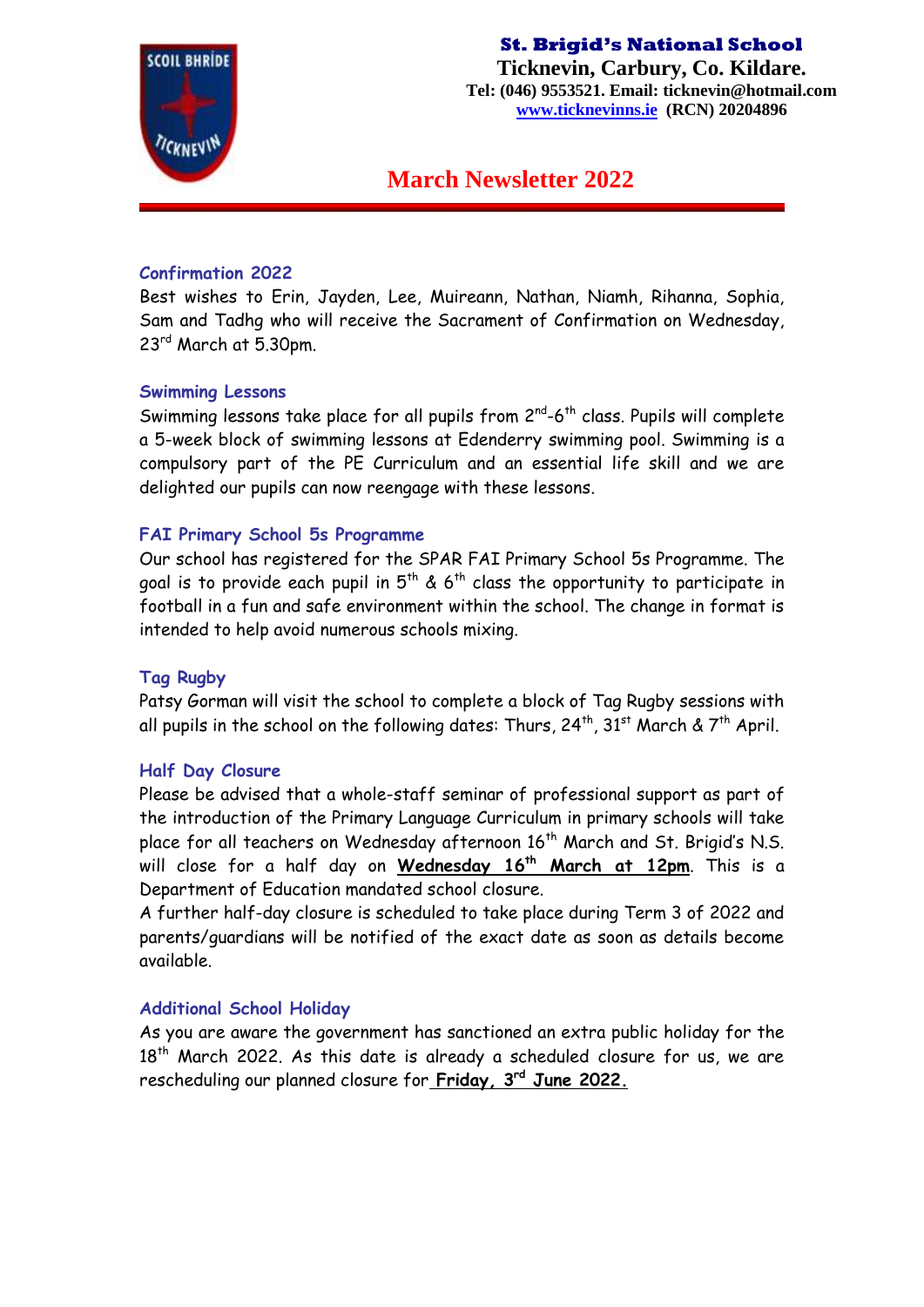

**Ticknevin, Carbury, Co. Kildare. Tel: (046) 9553521. Email: ticknevin@hotmail.com [www.ticknevinns.ie](http://www.ticknevinns.ie/) (RCN) 20204896**

## **March Newsletter 2022**

#### **Seachtain na Gaeilge**

Seachtain na Gaeilge will be celebrated this week and runs up until next Wednesday, 16<sup>th</sup> March. Many exciting activities are planned. We look forward to celebrating our Irish culture and language during this week.

### **Lá Glas**

To celebrate Seachtain na Gaeilge, we are holding a non-uniform day on Wednesday, 16<sup>th</sup> March. Children are encouraged to wear at least one green item of clothing; we encourage children to be as creative as possible.

### **Daffodil Day 2022**

We are continuing our tradition of organising a fundraiser for Daffodil Day this year. On Friday March 25<sup>th</sup> we will turn the school yellow for the day and hold a non-uniform day and all are encouraged to wear something yellow. Children can wear yellow t-shirts, socks, ribbons, scarves or whatever yellow item they have at home. The children will create a yellow wall in their classrooms. A link will be sent out with our Go Fund Me page and all proceeds will go to the Irish Cancer Society.

#### **Early Collections**

All early collections will need to be inputted in the school Aladdin Connect system one day in advance. Early collections can only be accommodated for specific medical appointments or family emergencies. Children must be collected from the gate.

#### **Parents Association**

The Parents Association are currently organising a raffle for Mother's Day and they are planning to hold our annual sponsored walk on **Sunday, 10th April at 1.pm.** Further information and sponsorship cards will be distributed shortly.

#### **Dates for Diary**

All upcoming events for the remainder of the school year, as they become known to us, will be recorded on the Aladdin Connect app, in the 'Calendar' section.